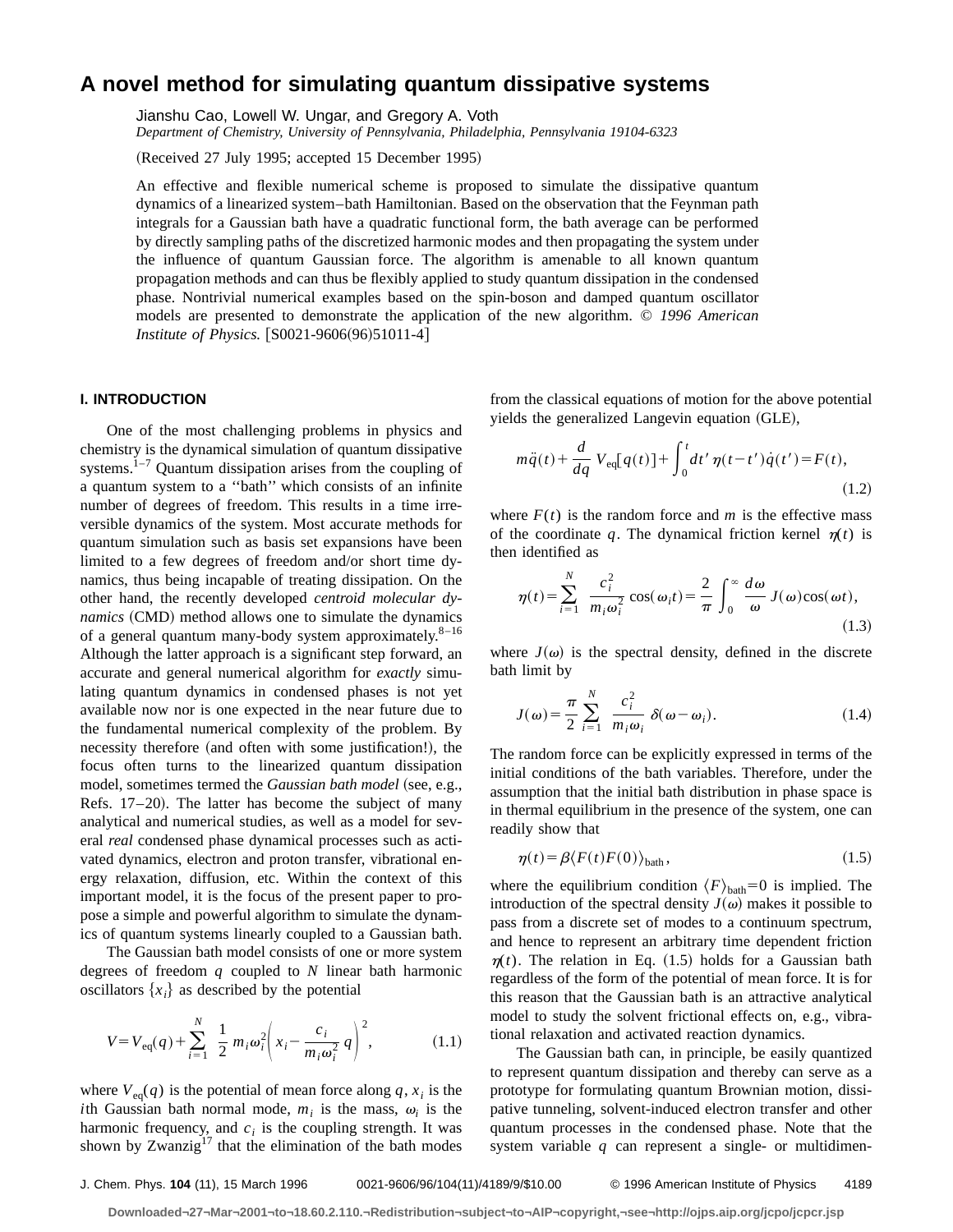sional vector or a discretized variable such as a complete set of eigenstates, though it is written as a scalar in Eq.  $(1.2)$ . Integration over the bath modes in the path integral formulation leads to an influence functional which couples different time slices of the Feynman paths of the system variable.<sup>1,21</sup> Coalson<sup>22,23</sup> and Mak and co-workers<sup>24-27</sup> have presented a series of studies of the spin-boson model, $^{28}$  by real time Monte Carlo methods. Makri and co-workers have also developed the quasiadiabatic propagator path integral methods (QUAPI) which propagate a one-dimensional system adiabatically while the influence functional is incorporated by coupling a finite number of neighboring time slices.<sup>29–33</sup> By virtue of this algorithm and discrete variable representation (DVR) quadrature, they recently presented, for example, a detailed numerical study of quantum activated rates for a double well coupled to a harmonic bath in order to compare with the results of several approximate theories.<sup>31</sup> However, both approaches are based on the influence functional formulation which, while very intuitive and powerful, may not be the optimal choice for wavefunction propagation or semiclassical approximations.

In this paper, we will develop a simple algorithm to sample the Gaussian force directly without making use of the influence functional formalism, thus presenting an alternative algorithm which appears to be more flexible and general. The new algorithm is described in Sec. II and some examples are demonstrated in Sec. III, including the spin-boson model and the dissipative quantum oscillator. The latter study also provides a comparison with CMD. Concluding remarks are given in Sec. IV.

### **II. DIRECT SAMPLING OF THE GAUSSIAN FORCE**

To begin, the Hamiltonian is written as

$$
H = H_q(q) + H_b(x) + V_c(x, q), \tag{2.1}
$$

where  $H<sub>b</sub>(x)$  is the "bath" Hamiltonian given by

$$
H_b = \sum_{i=1}^{N} \left( \frac{p_i^2}{2m_i} + \frac{1}{2} m_i \omega_i^2 x_i^2 \right),
$$
 (2.2)

 $H_q(q)$  is the "system" part of the Hamiltonian, and  $V_c(x,q)$ is the coupling potential. In principle,  $V_c(x,q)$  can take any form, but for the method described in this paper, numerical difficulties increase with the nonlinearity in the coupling potential. If the quantity of interest,  $F$ , is a function of the system variables only, then one can express this quantity at time *t* in terms of a bath path average, defined as

$$
\langle F[x_f(t'),x_b(t'),x_\beta(\tau)]\rangle_{\text{bath}} \frac{\int dx_1 \int dx_2 \int dx_3 \int \mathcal{D}x_f(t') \int \mathcal{D}x_b(t') \int \mathcal{D}x_\beta(\tau) F[x_f(t'),x_b(t'),x(\tau)] \exp(-\bar{S}/\hbar)}{\int dx_1 \int dx_2 \int dx_3 \int \mathcal{D}x_f(t') \int \mathcal{D}x_b(t') \int \mathcal{D}x_\beta(\tau) \exp(-\bar{S}/\hbar)},\tag{2.3}
$$

where  $x_f(t')$  is the real time forward path satisfying the boundary conditions  $x_f(0) = x_1$  and  $x_f(t) = x_3$ ,  $x_b(t')$  is the backward real time path satisfying the boundary conditions  $x_b(0) = x_2$  and  $x_b(t) = x_3$ , and  $x_d(\tau)$  is the imaginary time path satisfying the boundary conditions  $x_{\beta}(0) = x_1$  and  $x_{\beta}(\hbar\beta)=x_2$ , so that a closed trace path is formed for the thermal averaged real time propagation for  $t'=0$  to  $t'=t$  at temperature  $\beta=1/k_BT$ . Here,  $\overline{S}$  is the summation of real and imaginary time action functionals<sup>1,21</sup> for the pure bath  $(H_b)$ , evaluated along the closed path. It is explicitly given by

$$
\bar{S} = S_{\beta}[x_{\beta}(\tau)] - iS[x_{f}(t')] + iS[x_{b}(t')],
$$
\n(2.4)

where  $S[x_f(t')]$  is the real time action functional<sup>1</sup> for the forward path,  $S[x_b(t')]$  is the real time action functional for the backward path, and  $S_\beta[x(\tau)]$  is the imaginary time action functional. $^{21}$  With the introduction of the bath average, the formal expression of a physical quantity of the system can be simplified. For example, a time correlation function is expressed as

$$
\langle A(t)B(0)\rangle = \frac{\langle \text{Tr}[e^{i\int_0^t dt'H(t')/\hbar}Ae^{-i\int_0^t dt'H(t')/\hbar}Be^{-\int_0^{\beta\hbar}d\tau H(\tau)/\hbar}]\rangle_{\text{bath}}}{\langle \text{Tr}[e^{i\int_0^t dt'H(t')/\hbar}e^{-i\int_0^t dt'H(t')/\hbar}e^{-\int_0^{\beta\hbar}d\tau H(\tau)/\hbar}]\rangle_{\text{bath}}},\tag{2.5}
$$

where operators *A* and *B* are evaluated at the final time *t* and the initial time 0, respectively. In the above equation,  $H(t') = H_q(q) + V_c[x(t'),q]$  is the time-dependent system Hamiltonian evolving under the influence of the Gaussian bath, the Tr symbol denotes a trace over the system variables, and the exponentiated operators are understood as being time-ordered products.

Our approach is based on a simple idea. Since the bath actions are quadratic and thus the functional integrand of Eq.  $(2.3)$  in the discretized form is a multidimensional complex Gaussian function, the bath average can be performed by direct Monte Carlo sampling. Given a bath path generated by the Gaussians, the system can be propagated under the influence of the time-dependent fluctuating bath force through any method of choice, such as matrix or tensor multiplication, $31,34$  split operator propagation, $35$  wave packet dynamics,<sup>36</sup> semiclassical propagator,<sup>3,37,38</sup> CMD,<sup>8-11</sup> etc. Averaging the time-dependent system quantities over the bath variables yields the desired physical quantities of the overall quantum system–bath Hamiltonian. This procedure clearly points to a very large array of possibilities for computing the quantum dynamical evolution of such systems. The present Gaussian force method is to be contrasted with a method developed by  $\text{Coalson}^{22}$  wherein the harmonic bath evolution is calculated under the time dependent influence of

J. Chem. Phys., Vol. 104, No. 11, 15 March 1996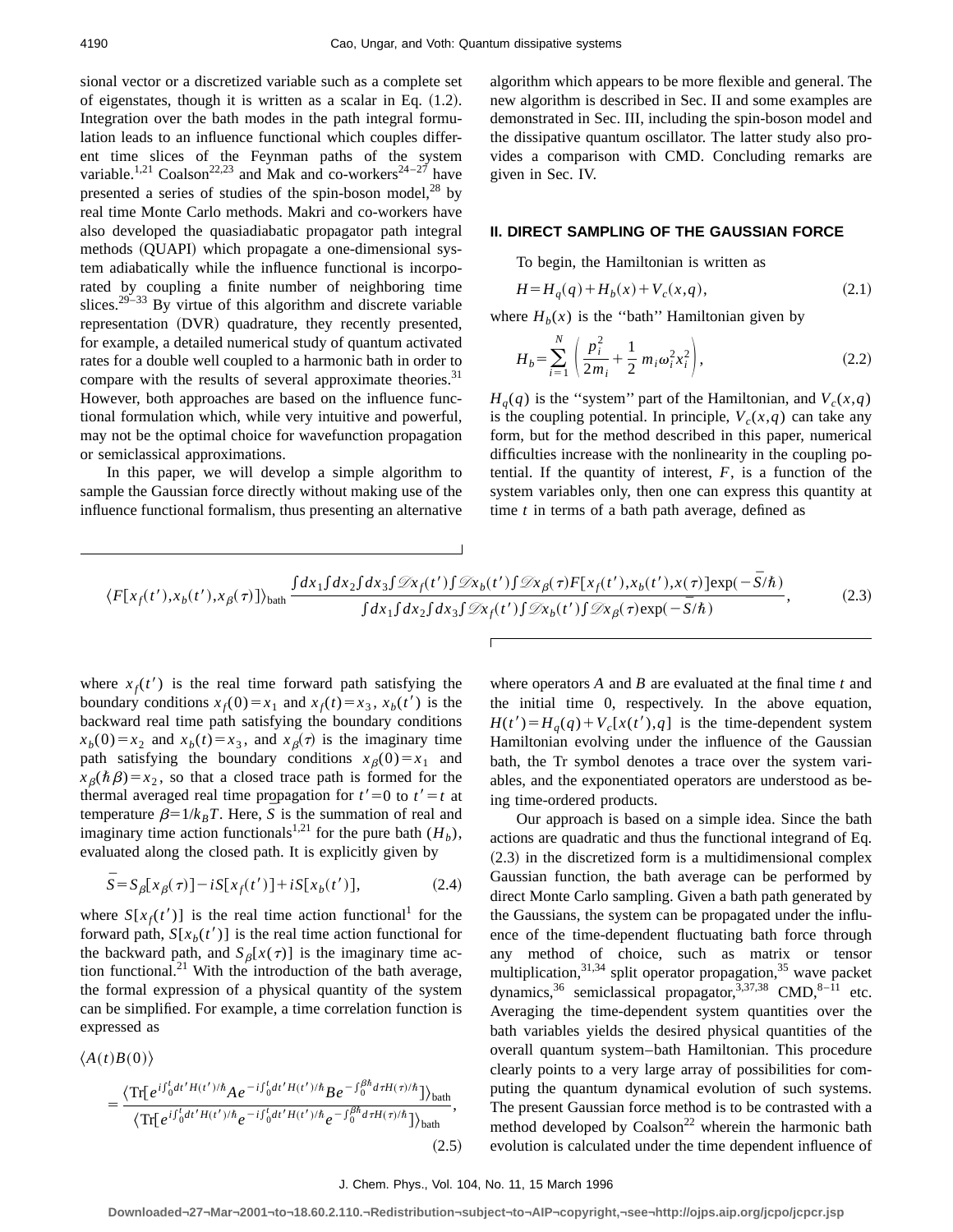quantum spin system paths, assuming the coupling is linear in the bath coordinates.

The first step towards our goal is to sample the three terminal points on the trace loop described by the quadratic action

$$
S(x_1, x_2, x_3)/\hbar
$$
  
\n
$$
= [S_{\beta}(x_1, x_2, \hbar \beta) - iS_f(x_1, x_3, t) + iS_b(x_2, x_3, t)]/\hbar
$$
  
\n
$$
= \frac{m\omega}{2\hbar \sinh(\hbar \beta \omega)} [(x_1^2 + x_2^2)\cosh(\hbar \beta \omega) - 2x_1x_2]
$$
  
\n
$$
-i \frac{m\omega}{2\hbar \sin(\omega t)} [(x_1^2 + x_3^2)\cos(\omega t) - 2x_1x_3]
$$
  
\n
$$
+i \frac{m\omega}{2\hbar \sin(\omega t)} [(x_2^2 + x_3^2)\cos(\omega t) - 2x_2x_3]
$$
  
\n
$$
= \frac{1}{2} \mathbf{x}^{\dagger} (\mathbf{S}/\hbar) \mathbf{x},
$$
\n(2.6)

where  $\mathbf{x}=(x_1, x_2, x_3)$  is a three-dimensional vector and  $\mathbf{S}/\hbar$  is a  $3\times3$  matrix. Hereafter in this section, a single Gaussian bath mode notation is adopted for simplicity unless specified otherwise. It is shown in the Appendix that the threedimensional complex matrix  $S/\hbar$  can be diagonalized by a transformation matrix **U** such that

$$
\exp(-S/\hbar) = \exp[-(\lambda_1 y_1^2 + \lambda_2 y_2^2 + \lambda_3 y_3^2)/2],\tag{2.7}
$$

where **y** is the transformed terminal coordinates, determined by  $y=U^{-1}x$ , and  $\{\lambda\}$  are the elements of the diagonalized matrix  $S/\hbar$ . Expressions for both **U** and  $\{\lambda\}$  are given in the Appendix.

It should be noted that both the transformation matrix **U** and the resultant  $\{\lambda\}$  are complex functions. In order to perform the Monte Carlo sampling with a complex Gaussian function  $e^{-\lambda y^2/2}$ , one introduces a coordinate rotation, given by

$$
\eta = y \, \exp(i \, \theta/2),\tag{2.8}
$$

where the rotation angle  $\theta$  is determined from the relation  $\lambda = \rho e^{i\theta}$ , so that the rotated Gaussian function reads

$$
\exp(-\lambda y^2/2) = \exp(-\rho \eta^2/2). \tag{2.9}
$$

Then, any average value of a function of *y* can be expressed as

$$
\langle f(y) \rangle_{\lambda} = \sqrt{\frac{\lambda}{2\pi}} \int_{-\infty}^{\infty} dy f(y) e^{-\lambda y^2/2}
$$

$$
= \sqrt{\frac{\rho}{2\pi}} \int_{-\infty}^{\infty} d\eta f(\eta e^{-i\theta/2}) e^{-\rho \eta^2/2}.
$$
 (2.10)

This procedure thus removes the sign problem of any quadratic actions in the Monte Carlo sampling. Similar coordinate rotations to enable real time Gaussian sampling have been employed by Doll *et al.*<sup>39</sup> and by Chang and Miller.<sup>40</sup>

The overall transformation from an average over real **x** to an average over real  $\eta$  requires a rotation of the integration region that is valid if the averaged function contains no singularities between the initial and final surfaces. The complex Gaussian  $\exp(-S/\hbar)$  is easily shown to be finite for all real **x**, all real  $\eta$ , and in between. The exponent of  $V_c(t)$ cannot then cause singularities if the coupling is linear in the bath coordinates—but under other conditions the validity of the transformation must be established.

The next step is to sample the intermediate time slices of the discretized Feynman paths. Given the two end points  $x_t$ and  $x<sub>0</sub>$  of the bath paths as specified by the boundary conditions of the bath path integration, one has the real time propagator in the discretized form<sup>1</sup>

$$
\langle x_t | e^{-iH_b t/\hbar} | x_0 \rangle = \left[ \frac{m\omega}{2\pi i \hbar \sin(\omega t)} \right]^{P/2}
$$
  
 
$$
\times \prod_{n=1}^P \int dx_n \exp\left\{ i \frac{m\omega}{2\hbar \sin(\omega \epsilon)} \right\}
$$
  
 
$$
\times \sum_{n=1}^P \left[ (x_{n-1}^2 + x_n^2) \cos(\omega \epsilon) - 2x_{n-1} x_n \right] \rangle,
$$
  
(2.11)

where the subscripts denote the discretized time slice of increment  $\epsilon = t/P$  and  $x_P = x_t$ . Introducing the classical trajectory  $x_{c1}(t')$  and the discretized Fourier modes  $a_1$ , one can then Fourier decompose the path as

$$
x_n = x_{\text{cl}}(t_n) + \sum_{l=1}^{P-1} a_l \sin(l\pi n/P), \qquad (2.12)
$$

where the classical solution connecting the two end points is given by

$$
x_{\rm cl}(t') = \frac{x_t \sin(\omega t') + x_0 \sin[\omega(t - t')]}{\sin(\omega t)}
$$
(2.13)

and the Fourier modes diagonalize the quadratic action functional. Consequently, the real time action functional assumes the form

$$
S([x_n]) = S_f(x_0, x_t; t)
$$
  
+ 
$$
\sum_{l=1}^{P-1} \frac{m\bar{t}}{2\hbar} \left\{ 2[1 - \cos(\pi l/P)] \frac{P^2}{\bar{t}^2} - \bar{\omega}^2 \right\} a_l^2 / 2.
$$
  
(2.14)

Here, because of the use of the exact quadratic propagator, the parameters  $\bar{t}$  and  $\bar{\omega}$  are the rescaled time and frequency, defined by

$$
\bar{t} = t \frac{\sin(R)}{R},
$$
  
\n
$$
\bar{\omega} = \omega \frac{1}{\cos(R/2)},
$$
\n(2.15)

with  $R = \omega t / P$ . Again, the coordinate rotation for the Fourier modes  ${a_n}$  is employed to treat the complex Gaussian functions, with the same condition of lack of singularities in the

#### J. Chem. Phys., Vol. 104, No. 11, 15 March 1996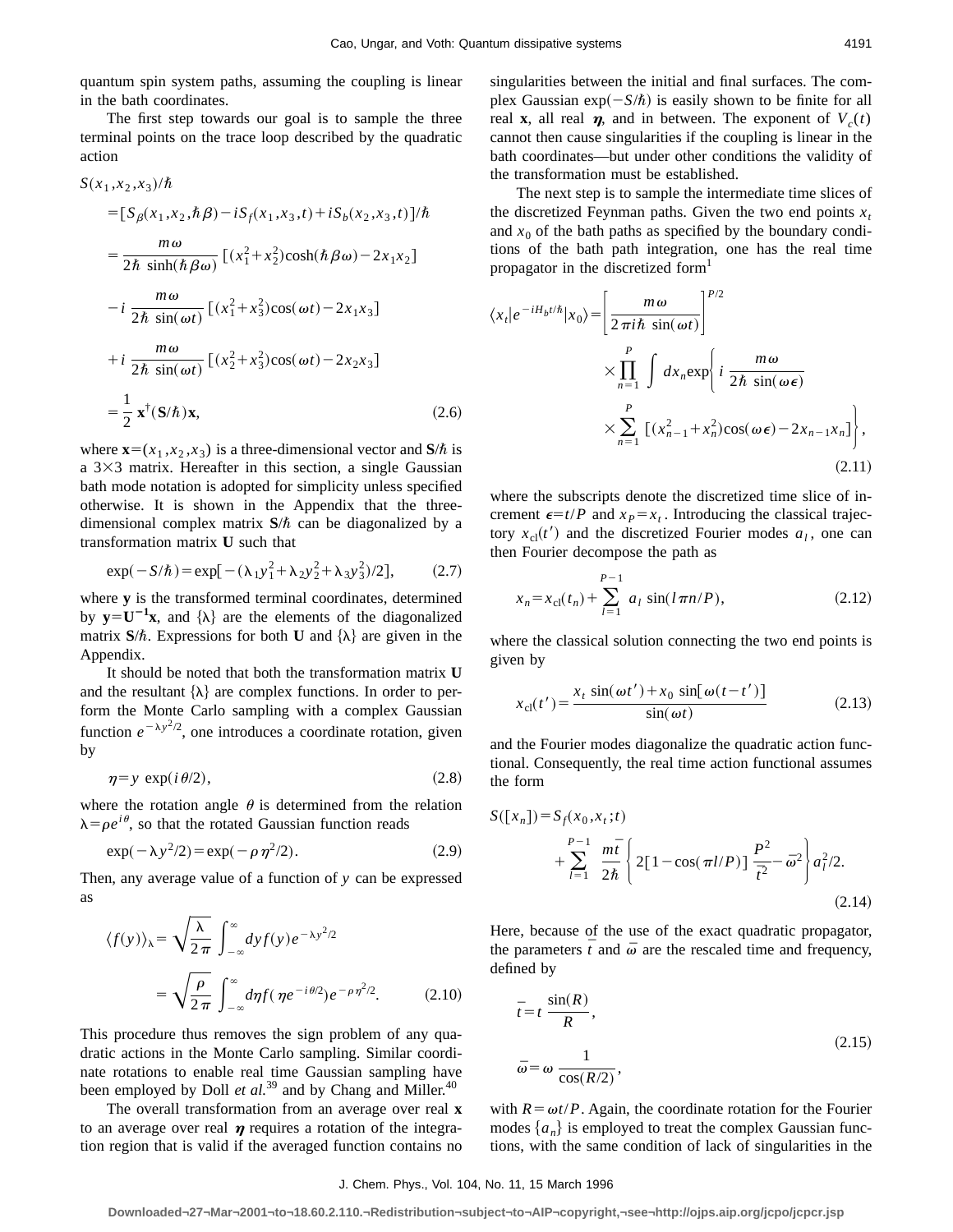rotation that was discussed previously. A similar procedure can be applied to the backward real time paths and, in imaginary time, to the thermal paths.

With the above two steps in hand, one can simulate the dynamics of the quantum subsystem interacting with the Gaussian bath. The procedure is described as follows:

- (a) Choose a finite set of linear harmonic oscillators to represent the Gaussian bath. Care must be taken to avoid nonergodicity of the bath for the time period of interest (i.e., a large enough set of bath oscillators must be chosen to adequately represent the continuum spectral density function *as it affects the system dynamics*!.
- (b) For each bath mode, sample the three terminal points according to the distribution in Eq.  $(2.7)$  and generate a realization of the forward, backward, and imaginary time bath paths according to the distribution based on the Fourier path modes [cf. Eq.  $(2.14)$ ]. If the coupling is linear, the quantum fluctuating force is the superposition of the contributions from all the modes and can be obtained in the time domain using fast Fourier transform methods.<sup>39</sup>
- (c) The quantum system, defined for the coordinate(s)  $q$ , is then propagated by whatever means is desirable under the influence of the time-dependent complex quantum force, and the quantity of interest is computed  $[cf. Eqs.$  $(2.3)$  and  $(2.5)$ ]. Because of the force, the effective system Hamiltonian is time dependent and may be non-Hermitian.
- (d) Steps (b) and (c) are then repeated for many independent bath configurations. The bath-averaged dynamical quantity represents the dynamical evolution of the quantum system under the influence of the dissipative environment.

## **III. REPRESENTATIVE APPLICATIONS**

#### **A. Spin-boson model**

Although the formulation of the previous section is general, we will carry out calculations for the spin-boson model in order to test the accuracy and feasibility of the proposed algorithm. In spite of its apparent simplicity, the spin-boson Hamiltonian serves as the primary model for investigating nonadiabatic transitions because of its physical richness (see, e.g., Ref. 28). To specialize the method to treat the spinboson model, *q* now represents a discrete spin operator and the coupling potential  $V_c$  in Eq.  $(2.1)$  becomes bilinear. The resulting Hamiltonian for the spin-boson model is thus given as

$$
H = \Delta \sigma_x + \sum_{i=1}^{N} \left[ \frac{1}{2} m_i \dot{x}_i^2 + \frac{1}{2} m_i \omega_i^2 \left( x_i - \frac{c_i}{m_i \omega_i^2} \sigma_z \right)^2 \right],
$$
\n(3.1)

where  $\sigma$  is the Pauli spin matrix,  $\Delta$  is one-half the bare tunnel splitting, and the modes  $\{x\}$  constitute the Gaussian bath. The parameters are chosen in the present case to be  $\hbar$ =1.0,  $\Delta$ =0.8,  $m$ =1.0. The parameters of the bath were



FIG. 1. A plot of  $P(t)$  for a spin system coupled to a single bath mode as described in the text. The exact results (represented by solid circles) were obtained from a basis-set calculation.

chosen so that its spectral density, given in discrete form by Eq.  $(1.4)$ , reproduces an appropriate friction kernel in the classical limit.

The physical quantity for this study is a population distribution function,  $P(t)$ , which is the population difference between the up-spin state and the down-spin state, assuming only the up-spin state is occupied initially. In terms of correlation functions,  $P(t)$  can be explicitly expressed as<sup>41</sup>

$$
P(t) = \frac{\langle \sigma_{\text{up}}(0) \sigma_z(t) \sigma_{\text{up}}(0) \rangle}{\langle \sigma_{\text{up}} \rangle},
$$
\n(3.2)

where  $\sigma_{\text{up}}$  projects out the up-spin state,

$$
\sigma_{\text{up}} = \begin{pmatrix} 1 & 0 \\ 0 & 0 \end{pmatrix} . \tag{3.3}
$$

Because of the simplicity of the spin matrix, the spin system can be propagated by diagonalizing the short-time propagator. Therefore, the nondissipative spin dynamics is accurate and the dissipative spin dynamics is accurate to order  $\delta t^3$ with a proper operator splitting.<sup>42</sup> In all the simulations, between  $10^4$  and  $10^5$  independent Gaussian bath configurations were sampled to achieve a statistically converged bath average.

To test the new algorithm, the case of a single mode bath was first considered. That is, the Gaussian bath consisted of only one harmonic oscillator with  $\omega$ =1.0 and *c*=0.2. In Fig. 1 the population difference  $P(t)$  is shown as a function of time and is compared with the exact results obtained from a basis set calculation.

The calculations next focused on the case of a continuous bath. To represent the continuous limit of the spectral density in Eq.  $(1.4)$ , the spectrum was discretized evenly up to a chosen cutoff frequency. The coupling coefficients  $c_i$  for the discrete bath were chosen according to the formula

$$
c_i^2 = \frac{2}{\pi} m \omega_i J(\omega_i) \Delta \omega, \qquad (3.4)
$$

where  $\Delta\omega$  is the discretized frequency increment. Twenty modes were used, which is sufficient to avoid the effects of bath nonergodicity over the duration of the simulations. In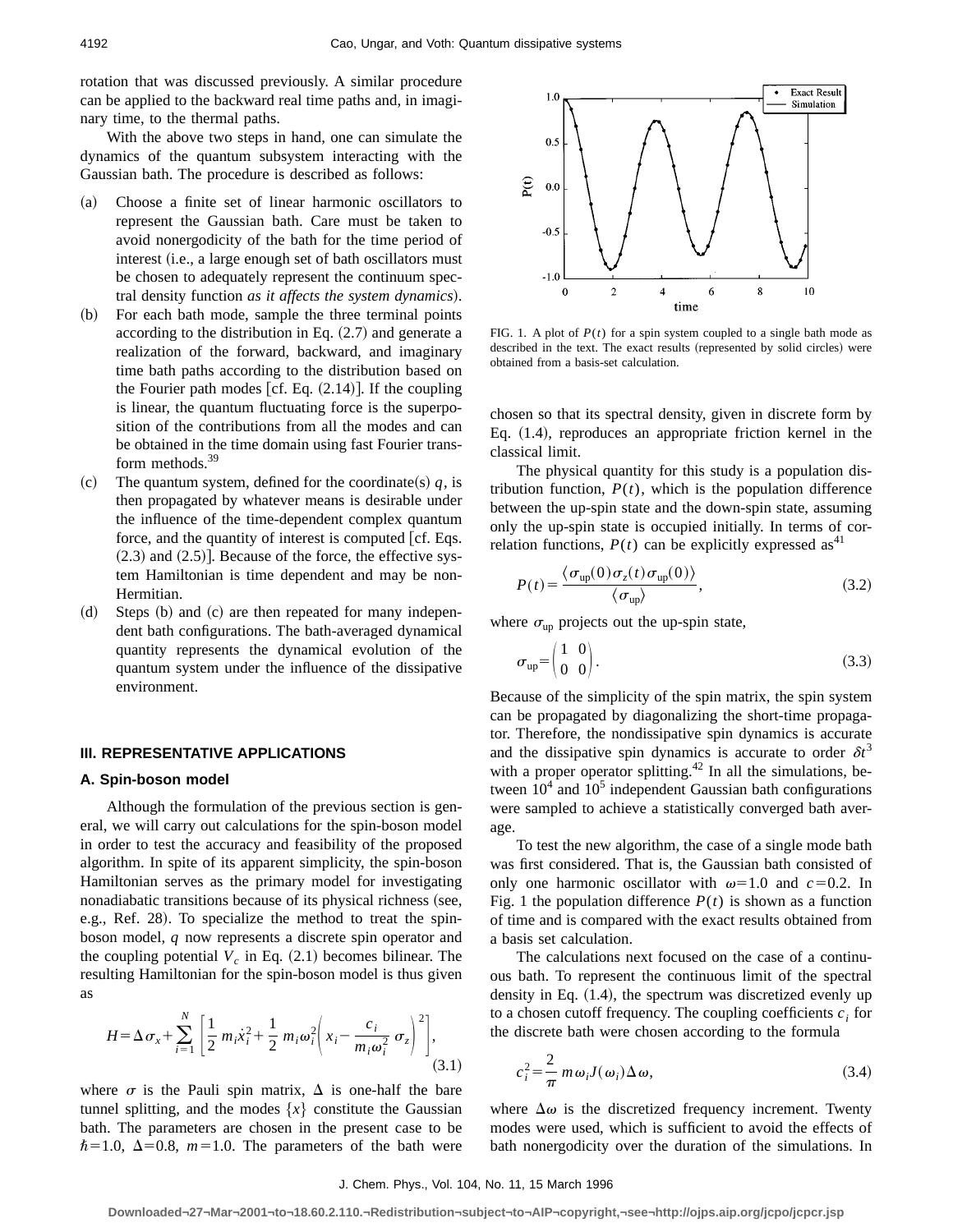

FIG. 2. A comparison of the real part of the force–force correlation function for an Ohmic Gaussian bath at  $\beta$ =0.3 and  $\beta$ =10.0.

the present application, the spectral density was taken to be Ohmic with an exponential cutoff  $\omega_c$ , given by

$$
J(\omega) = \frac{\pi \hbar K}{2} \omega e^{-\omega/\omega_c},
$$
\n(3.5)

where  $K$  is the Kondo constant.<sup>28</sup> To demonstrate the temperature dependence of the bath forces, the real part of the force–force correlation function for the Ohmic bath with  $\omega_c$ =1.0 and *K* = 1.0 is plotted in Fig. 2, where the solid curve corresponds to  $\beta$ =10.0 and the dashed curve corresponds to  $\beta$ =0.3. It is obvious that the effect of dissipation at high temperature is much stronger than that at low temperature.

The spin dynamics was simulated for different friction strengths as specified by the Kondo constant, and the population difference  $P(t)$  is plotted as a function of time for  $\beta$ =10.0 in Fig. 3 and for  $\beta$ =0.3 in Fig. 4. At low friction, the quantum coherence is preserved, though the dissipation reduces the amplitude of the oscillations. As the strength of friction is increased, the spin dynamics exhibits a transition from coherent to incoherent behavior, which in some sense resembles the transition from the underdamped to overdamped behavior of a dissipative harmonic oscillator. This transition happens at about  $K=0.5$ , after which the dynamics



FIG. 3. A plot of  $P(t)$  for the spin-boson model [Eq. (3.1)] at  $\beta=10.0$  for several Kondo constants ranging from  $K=0.0$  to  $K=0.3$ .

 $1.0$  $K = 2.0$  $0.8$  $\cdot$  K = 1.0  $\cdots$  K = 0.5 0.6  $-K = 0.3$  $P(t)$  $0.4$  $0.2$  $0.0$  $-0.2$  $0.0$  $0.5$ 1.0 1.5 2.0 2.5 time

FIG. 4. A plot of  $P(t)$  for the spin-boson model [Eq. (3.1)] at  $\beta=0.3$  for several Kondo constants ranging from  $K=0.3$  to  $K=2.0$ .

becomes an exponential decay instead of damped oscillations. Since the purpose of using the model here is to demonstrate an application of the new algorithm, we will not discuss further the physical implications and theoretical predictions of the spin-boson model. $^{28}$ 

## **B. Dissipative quantum oscillator**

In this section, the new algorithm will be used to study a type of system–bath Hamiltonian which models the vibrational relaxation of a solute oscillator in the condensed phase, i.e., the dissipative nonlinear quantum oscillator. This study is also intended to test the accuracy of the CMD method.<sup>8-11</sup> For undamped one-dimensional nonlinear oscillators at very low temperature, the CMD time correlation function may under certain conditions dephase somewhat faster than the exact quantum result. This behavior arises because the CMD initial conditions are sampled from a continuous Boltzmann-type centroid momentum distribution, whereas the exact quantum dynamics involves only the two lowest-lying states at low temperature. Essentially, any quasiclassical dynamical approximation is susceptible to difficulties in describing such ''perfect'' low temperature quantum coherence accurately, though CMD appears to capture the major quantum effects. It is important to note, however, that since most *real* quantum systems of interest are coupled to a surrounding medium, their dynamics is dissipative. In the condensed phase, this coupling usually dominates the dephasing and damping behavior. Under this circumstance, the ability of CMD to accurately describe the dynamics of many-body systems should be significantly enhanced. Here we investigate the damped quantum dynamics of a dissipative nonlinear quantum oscillator in order to demonstrate the implementation of the new algorithm and to better justify the use of CMD for many-body systems, such as liquid hydrogen, $^{12}$  proton transport, $^{13}$  liquid water, $^{14}$  etc.

In the CMD method, $8-11$  it is argued that the quantum position or velocity correlation function can be related to a classical-like time correlation function for the centroid variable, where the centroid trajectories are generated by the classical-like equations of motion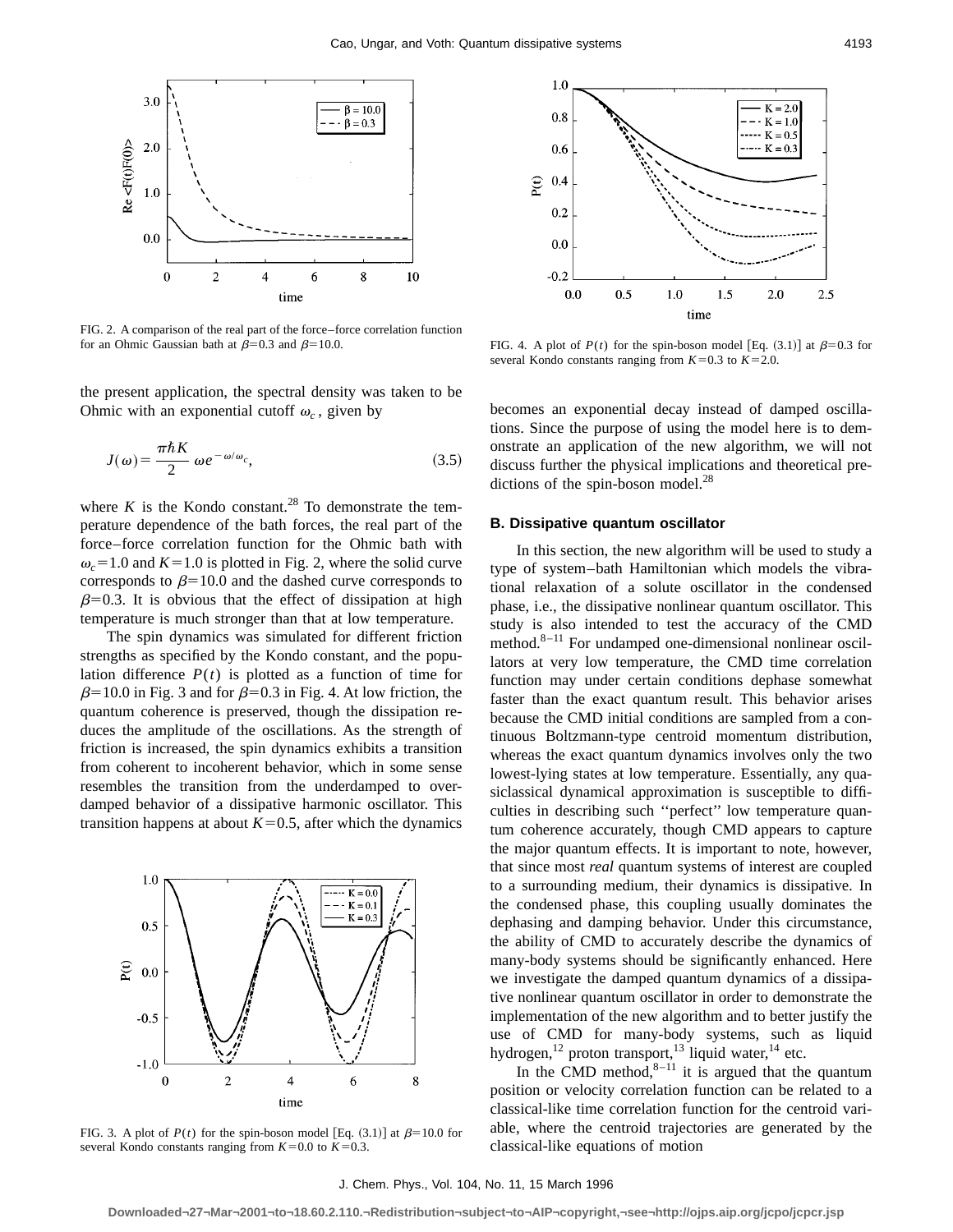$$
m\ddot{q}_c(t) = F_c(q_c). \tag{3.6}
$$

Here, the centroid force on the right-hand side of Eq.  $(3.6)$  is defined from the temperature-dependent quantum effective

$$
F_c(q_c) = -\frac{\int \cdots \int \mathcal{D}q(\tau)\delta(q_c - q_0)V'[q(0)]\exp\{-S[q(\tau)]/\hbar\}}{\int \cdots \int \mathcal{D}q(\tau)\delta(q_c - q_0)\exp\{-S[q(\tau)]/\hbar\}}
$$

where  $S[q(\tau)]$  is the imaginary time action functional, and the centroid variable is defined as

$$
q_0 = \frac{1}{\hbar \beta} \int_0^{\hbar \beta} d\tau \, q(\tau). \tag{3.8}
$$

The resulting centroid position correlation function is defined by

$$
C^*(t) = \langle q_c(t)q_c(0) \rangle_{\rho_c},\tag{3.9}
$$

where the notation  $\langle \cdots \rangle_{\rho_c}$  denotes an averaging over initial conditions with the phase space centroid density. It can be shown<sup>10</sup> that  $C^*(t)$  is an approximation to the Kubo transformed position correlation function. In turn, this relates to the position correlation function through the Fourier transform relationship

$$
\tilde{C}(\omega) = (\hbar \beta \omega/2) [\coth(\hbar \beta \omega/2) + 1] \tilde{C}^*(\omega), \qquad (3.10)
$$

where  $\tilde{C}(\omega)$  and  $\tilde{C}^*(\omega)$  are the Fourier transforms of the quantum position and centroid position correlation functions, respectively. Because of its simplicity and stability, CMD has a wide appeal for large-scale simulations of many-body systems. Yet, since the method is approximate it is important that CMD continues to be rigorously examined through a comparison with exact numerical or experimental results for nontrivial systems as they become available. Indeed, the algorithm developed in this paper makes it possible to carry out such a comparison for systems described by Gaussian baths.

In accord with the CMD formulation, the centroid equations of motion for the system–bath Hamiltonian  $[Eq. (3.14)]$ can be reduced to a generalized Langevin equation (GLE) for the system centroid trajectory  $q_c(t)$ , namely,

$$
m\ddot{q}_c(t) - F_c[q_c(t)] + \int_0^t dt' \eta(t - t')\dot{q}_c(t') = F(t),
$$
\n(3.11)

where  $F(t)$  is the random force on the system centroid from the bath and  $\eta(t)$  is the dynamical friction kernel for the centroid motion defined in a similar fashion to Eq.  $(1.3)$ . Here, the centroid force  $F_c(q_c)$  is defined as in Eq. (3.7), but it involves an additional term in the imaginary time action resulting from the bath path integration, i.e.,

potential for the centroid variable, and a one-dimensional notation has been adopted for simplicity. Explicitly, the quantum mechanical centroid potential of mean force is given by

$$
\frac{\int \mathcal{L}q(\tau)\delta(q_c-q_0)V[q(0)]\exp\{-S[q(\tau)]/h\}}{\int \cdots \int \mathcal{L}q(\tau)\delta(q_c-q_0)\exp\{-S[q(\tau)]/h\}},
$$
\n(3.7)

$$
S[q(\tau)] = \int_0^{\hbar \beta} d\tau \left\{ \frac{m}{2} \dot{q}(\tau)^2 + V[q(\tau)] \right\}
$$

$$
+ \hbar \beta m \sum_{n=1}^{\infty} \Omega_n \hat{\eta}(\Omega_n) |a_n|^2, \qquad (3.12)
$$

where  $\Omega_n = 2\pi n/\hbar \beta$  and  $\hat{\eta}(s)$  is defined by

$$
\hat{\eta}(s) = \sum_{i=1}^{N} \frac{c_i^2}{m_i \omega_i^2} \frac{s}{s^2 + \omega_i^2}.
$$
\n(3.13)

The latter quantity is the Laplace transform of the dynamical friction kernel  $\eta(t)$ .

The system–bath Hamiltonian employed in the study described in this subsection is given by

$$
H = \frac{p^2}{2m} + V(q) + \sum_{i=1}^{N} \left[ \frac{p_i^2}{2m_i} + \frac{1}{2} m_i \omega_i^2 \left( x_i - \frac{c_i}{m_i \omega_i^2} q \right)^2 \right],
$$
\n(3.14)

where the system potential  $V(q)$  is given by

$$
V(q) = \frac{1}{2} m \omega^2 q^2 + \frac{1}{4} m g q^4. \tag{3.15}
$$

The parameters were chosen to be  $m=1.0$ ,  $\omega=1.0$ ,  $g=1.0$ , and  $\beta$ =10.0. The spectral density of the bath was taken to have the form of Ohmic friction, defined by Eq.  $(3.5)$ , with a cutoff frequency of  $\omega_c = 1.0$ .

Using a harmonic basis set, one can find the eigenstates of the system. Since only a few states are populated at low temperature, a finite basis set which diagonalizes the system Hamiltonian can be used to propagate the system under the influence of the bath. As such, the Hamiltonian becomes

$$
H = \sum_{\mu=1}^{n} |\mu\rangle \epsilon_{\mu} \langle \mu|
$$
  
+ 
$$
\sum_{i=1}^{N} \frac{p_i^2}{2m_i} + \frac{1}{2} m_i \omega_i^2 \left( x_i - \frac{c_i}{m_i \omega_i^2} \hat{q} \right)^2,
$$
 (3.16)

where the operator  $\hat{q}$  is represented in the system basis as

$$
\hat{q} = \sum_{\mu=1}^{n} \sum_{\nu=1}^{n} |\mu\rangle\langle\mu|\hat{q}|\nu\rangle\langle\nu|.
$$
 (3.17)

The cutoff of the system basis was chosen to be  $n=4$  in the simulations. The dynamical quantity of interest in this case is the position–position correlation function of the system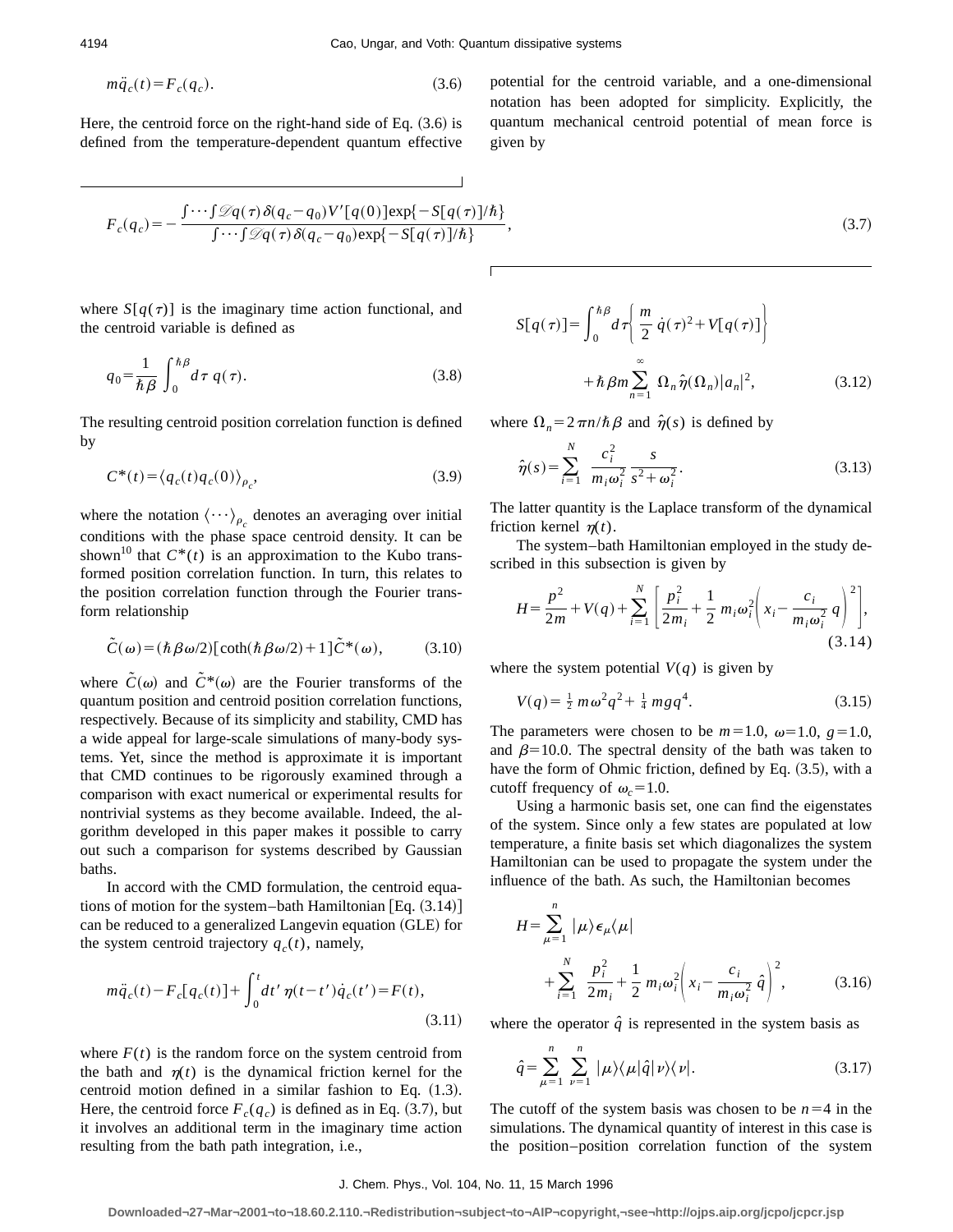evolving under the influence of the bath. This time correlation function exhibits the dissipative effects arising from the vibrational relaxation of the system. The Ohmic bath was represented by twenty discretized harmonic oscillators with frequencies ranging from  $\omega_1 = \Delta \omega$  to  $\omega_N = 10.0 \omega_c$ , and  $10^5$ independent bath configurations were generated to Gaussian average the propagation of the system.

The calculation of the centroid force in the CMD simulation of the dissipative quantum oscillator was carried out approximately using the optimized quadratic reference potential which can be derived from a variational theory<sup>43,44</sup> or a diagrammatic analysis.<sup>45</sup> For the Hamiltonian in Eq.  $(3.14)$ , the latter analysis leads to an expression for the system centroid-dependent effective harmonic frequency, given by

$$
m\omega_c^2 = \langle V''(q_c + \tilde{q}) \rangle_\alpha
$$
  
= 
$$
\frac{1}{\sqrt{2\pi\alpha_c}} \int d\tilde{q} V(q_c + \tilde{q}) \exp(-\tilde{q}^2/2\alpha_c), \qquad (3.18)
$$

where the Gaussian width is given by

$$
\alpha_c = \frac{2}{m\beta} \sum_{n=1}^{\infty} \frac{1}{\Omega_n^2 + \omega_c^2 + \Omega_n \hat{\eta}(\Omega_n)}.
$$
\n(3.19)

The same treatment has been used previously to help formulate a variational theory<sup>46</sup> for the prefactor in path integral quantum transition state theory.47,48 The self-consistent solution to the above transcendental equation yields an optimized harmonic reference potential with frequency  $\omega_c$  and Gaussian width  $\alpha_c$ . Consequently, the centroid force under the optimized quadratic approximation is given by

$$
F_c(q_c) = \langle F(q_c + \tilde{q}) \rangle_\alpha
$$
  
= 
$$
-\frac{1}{\sqrt{2\pi\alpha_c}} \int d\tilde{q} V'(q_c + \tilde{q}) \exp(-\tilde{q}^2/2\alpha_c).
$$
 (3.20)

For the present application, the centroid force in this approximation was calculated for  $10<sup>3</sup>$  points on a onedimensional grid and stored in an array. In order to make a rigorous comparison with the exact quantum calculation through the Gaussian force method, the bath friction kernel was represented by the same discrete set of harmonic oscillators. Therefore, any discrepancy between the CMD result and the exact result arises from the approximate nature of CMD. The CMD equations of motion were integrated with a time step of 0.1, and  $10<sup>5</sup>$  trajectories were averaged to yield the centroid position correlation function, which was then converted to the real part of the quantum position correlation function via the Fourier relation in Eq.  $(3.10)$ .

The real part of the position correlation function is shown for  $K=0$  in Fig. 5,  $K=0.1$  in Fig. 6, and  $K=0.2$  in Fig. 7. The CMD results (solid curves) are compared in each figure with the exact results computed by the method introduced in this paper. For this low temperature system, the frictionless vibrational motion is completely coherent since only the two lowest-lying states are involved in the dynamics. The CMD result in Fig. 5 exhibits coherence until a



FIG. 5. A plot of the real time position correlation function at  $\beta=10$  for the quartic potential described by Eq.  $(3.15)$ . The solid line is the CMD result, while the solid circles are the numerically exact results obtained through the Gaussian averaging method.

relatively long time, at which point it starts to decay because of the unphysical dephasing introduced by the quasiclassical CMD momentum distribution. However, when the quantum system is coupled to the bath, the dissipation damps the quantum coherence and the position correlation function decays much faster than the nondissipative correlation function, depending of course on the strength of the dissipation. It can easily be seen from Figs. 6 and 7 that CMD then predicts the dissipative vibrational dephasing quite accurately in comparison with the exact results. It is also clear from these results that the physical vibrational dephasing comes into effect well before the unphysical long-time dephasing inherent in the CMD approximation. This result therefore supports the argument that CMD is an algorithm which can be reliably used for quantum systems in most condensed phase systems. For example, CMD has recently been found to give remarkably accurate agreement with experiment for the self-diffusion of liquid para-hydrogen.<sup>12,15</sup>



FIG. 6. A plot of the real time position correlation function at  $\beta=10$  for the quartic potential described by Eq.  $(3.15)$  coupled to an Ohmic Gaussian bath with  $K=0.1$ . The solid line is the CMD result, while the solid circles are the numerically exact results obtained through the Gaussian averaging method.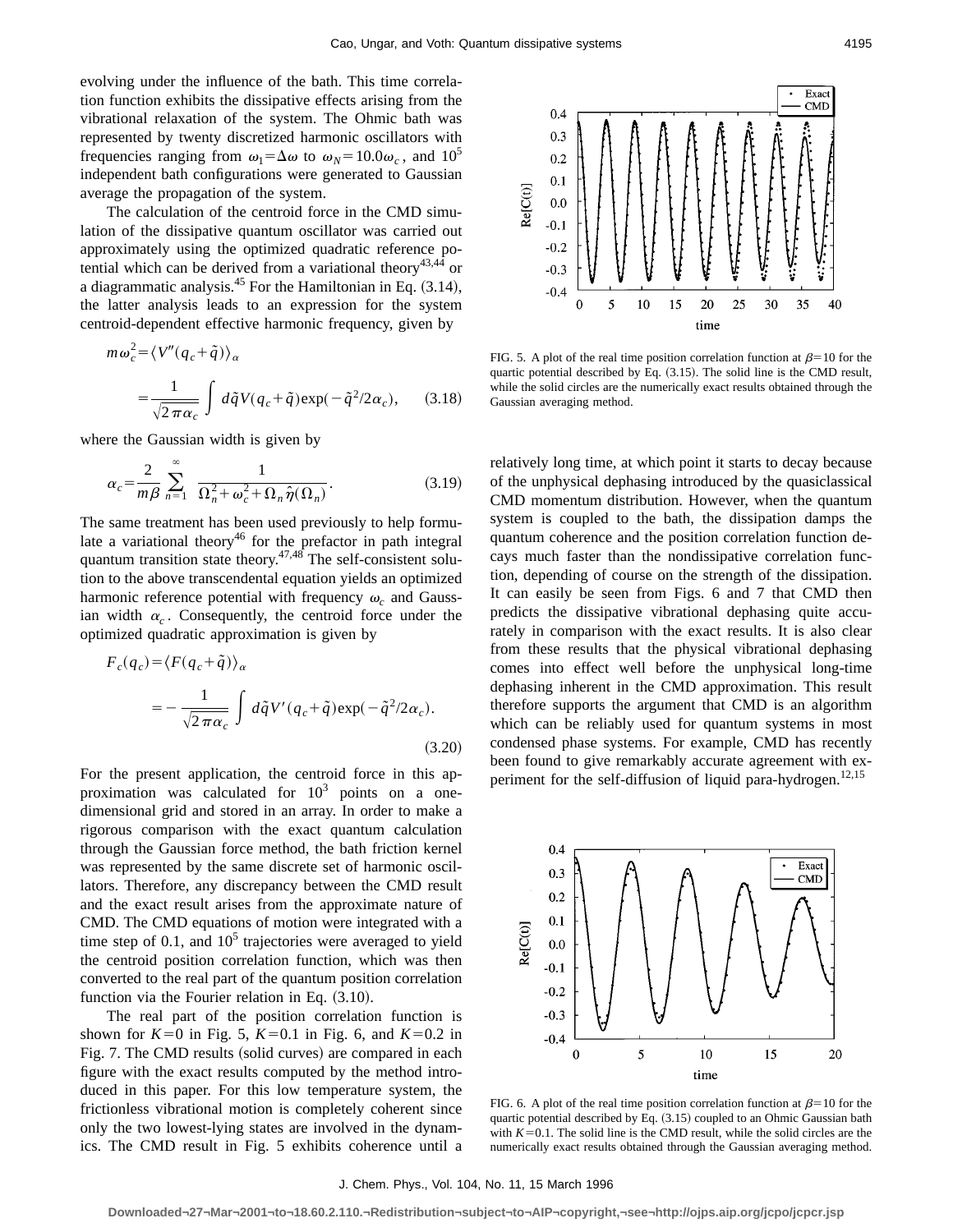

FIG. 7. A plot of the real time position correlation function at  $\beta=10$  for the quartic potential described by Eq.  $(3.15)$  coupled to an Ohmic Gaussian bath with  $K=0.2$ . The solid line is the CMD result, while the solid circles are the numerically exact results obtained through the Gaussian averaging method.

### **IV. CONCLUDING REMARKS**

In this paper, a simple and flexible method has been developed to sample the quantum fluctuating force in systems described by a Gaussian bath. It was shown by the examples presented in the last section that this algorithm is both accurate and efficient for such problems. This method also provides an alternative to numerical approaches based on the influence functional.<sup>1</sup> The numerical implementation of the influence functional approach introduces a cutoff in the number of discretized time slices, whereas the direct sampling of the Gaussian force introduces a cutoff in the number of discretized bath frequencies. Consequently, the former approach is preferable if the correlation time of the influence functional is short, while the latter approach is advantageous if the width of the bath spectral density is narrow or relatively localized around certain frequencies. For systems where the two approaches are equally effective, then the present algorithm seems to be more straightforward and flexible to implement. For example, since the quantum system evolves according to the Shrödinger equation under the influence of a time dependent Gaussian force, our algorithm can be combined with any exact or approximate numerical scheme for quantum propagation such as basis set methods, wave packet dynamics, semiclassical dynamics, path integration, or curve crossing methods. Some of these methods do not seem as compatible with the influence functional approach because of its convolution of the time integration. With the present methodology and other developments, we should be able to study a wide range of ''system–bath'' quantum dynamical processes such as two- and multistate electron transfer, quantum tunneling, photoexcitation and photodissociation, vibrational relaxation, quantum activated dynamics, etc.

Another appealing feature of the present method is that it can be readily generalized to simulate the influence of a bath having an arbitrary time-dependent Gaussian distribution instead of the equilibrium Boltzmann distribution. Such situations arise, for example, in ultrafast laser experiments where the "bath"  $(e.g., electron-hole pairs in a metal)$  is excited by the laser pulse and rapidly ''equilibrates'' to an effectively higher temperature Boltzmann distribution. The timedependent relaxation of the bath temperature is then governed by a phenomenological heat transport equation. To carry out a simulation of a quantum "system"  $(e.g., an ad$ sorbate vibration) in such an environment, the imaginary time bath paths  $x_{\beta}(\tau)$  are treated differently from the forward and backward real time paths. The two terminal points  $x_1$  and  $x<sub>2</sub>$  can be generated directly according to the instantaneous bath distribution function by Monte Carlo methods; the third terminal point  $x_3$  is next sampled from an imaginary Gaussian matrix which connects to the points  $x_1$  and  $x_2$ ; the forward and backward real time paths are then given according to Eq.  $(2.14)$ , but the imaginary time bath paths are sampled from the imaginary time equivalent to Eq.  $(2.14)$ , again for the time-dependent bath temperature. In general, as long as the real time dynamics is adequately described by the linearized system–bath Hamiltonian, the present method is applicable to nonequilibrium situations, as the statistical distribution can be sampled directly by Monte Carlo methods.

As a final point, we note that a given spectral density has been assumed throughout this paper. For a realistic system, it remains an interesting question how best to obtain a spectral density which describes the linear response of a *quantum* bath to the motion of the system. The standard procedure is to calculate the *classical* force–force correlation function projected along the system coordinate, from which the classical friction kernel  $\eta(t)$  can be determined through the fluctuation-dissipation relation in Eq.  $(1.5)$ . In turn, the spectral density for the effective classical Gaussian bath can be extracted by an inverse cosine transform  $[cf. Eqs. (1.3)$  and  $(1.4)$ . It is then *assumed* that the spectral density for the quantum effective Gaussian bath is *the same* as for the classical limit. While this approach is certainly correct for a rigorously harmonic bath, it is hard to know whether it is valid for real systems. An alternative picture<sup>49</sup> based on variational theory<sup>50</sup> has been recently developed by the present authors. The basic approach is to determine the best effective harmonic representation of the bath Hamiltonian according to the optimized quadratic approximation  $(OQA)$ .<sup>50</sup> This specifies a set of optimal normal modes $49$  corresponding to the different inherent structures of the bath. A phenomenological decay function is next introduced to describe the average transition rate between the different sets of optimized normal modes, thus leading to the concept of the damped normal mode (DNM).<sup>49</sup> The damping constant can be chosen so certain known properties of the bath are exactly reproduced  $(e.g., the self-diffusion constant for a pure liquid). By virtue$ of this approach, it was found that a classical dynamical friction along a solute bond can be predicted which agrees remarkably well with exact MD simulation. Since the DNM theory is readily generalized to quantum systems, this theory provides a direct route to specify the spectral density of an effective Gaussian quantum bath. Obviously, for such systems the exact quantum dynamical calculation of the force– force correlation function is not feasible, so the DNM method may in fact be the method of choice. This issue, as